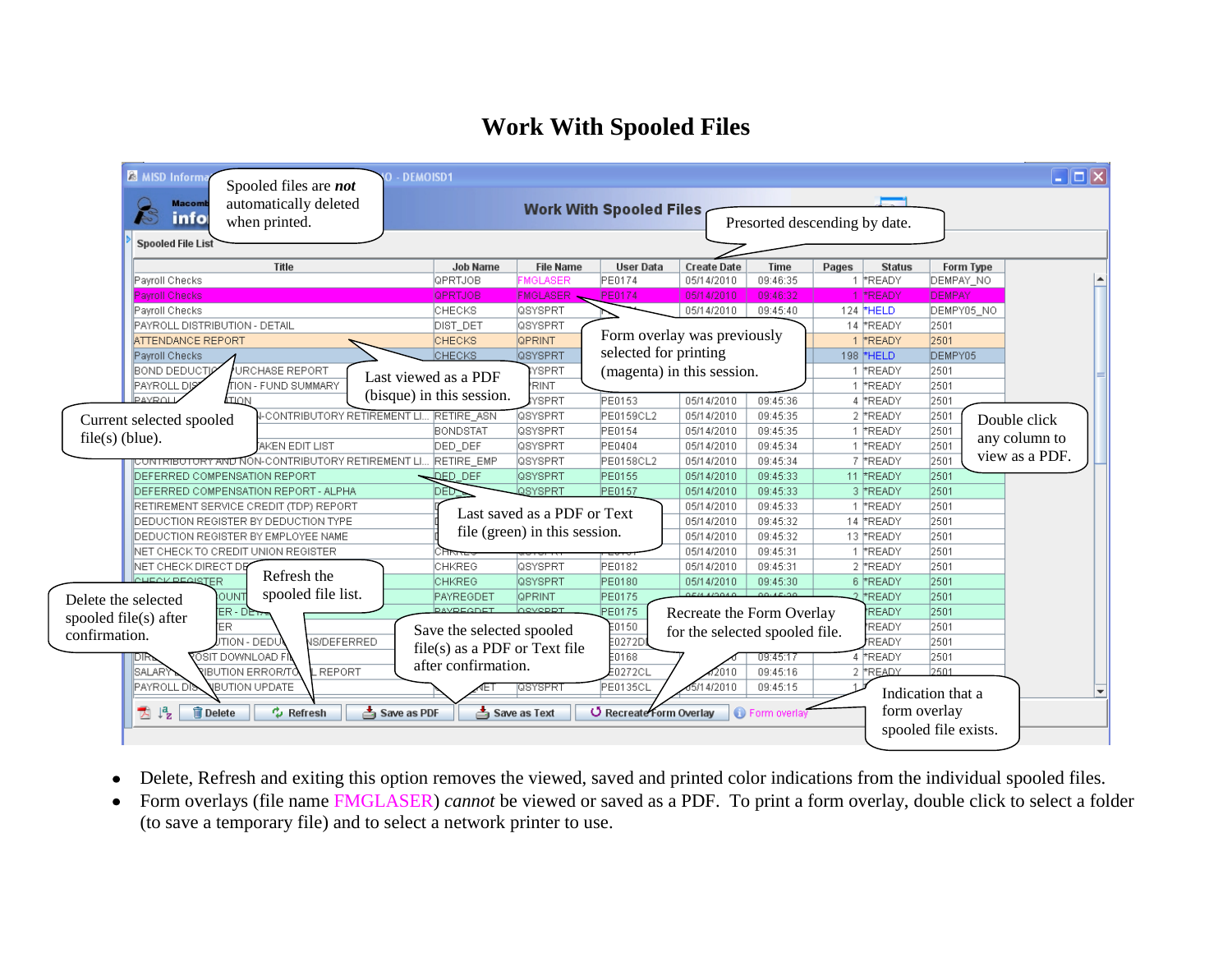

The selected spooled files are deleted and the Spool File List is refreshed after confirmation.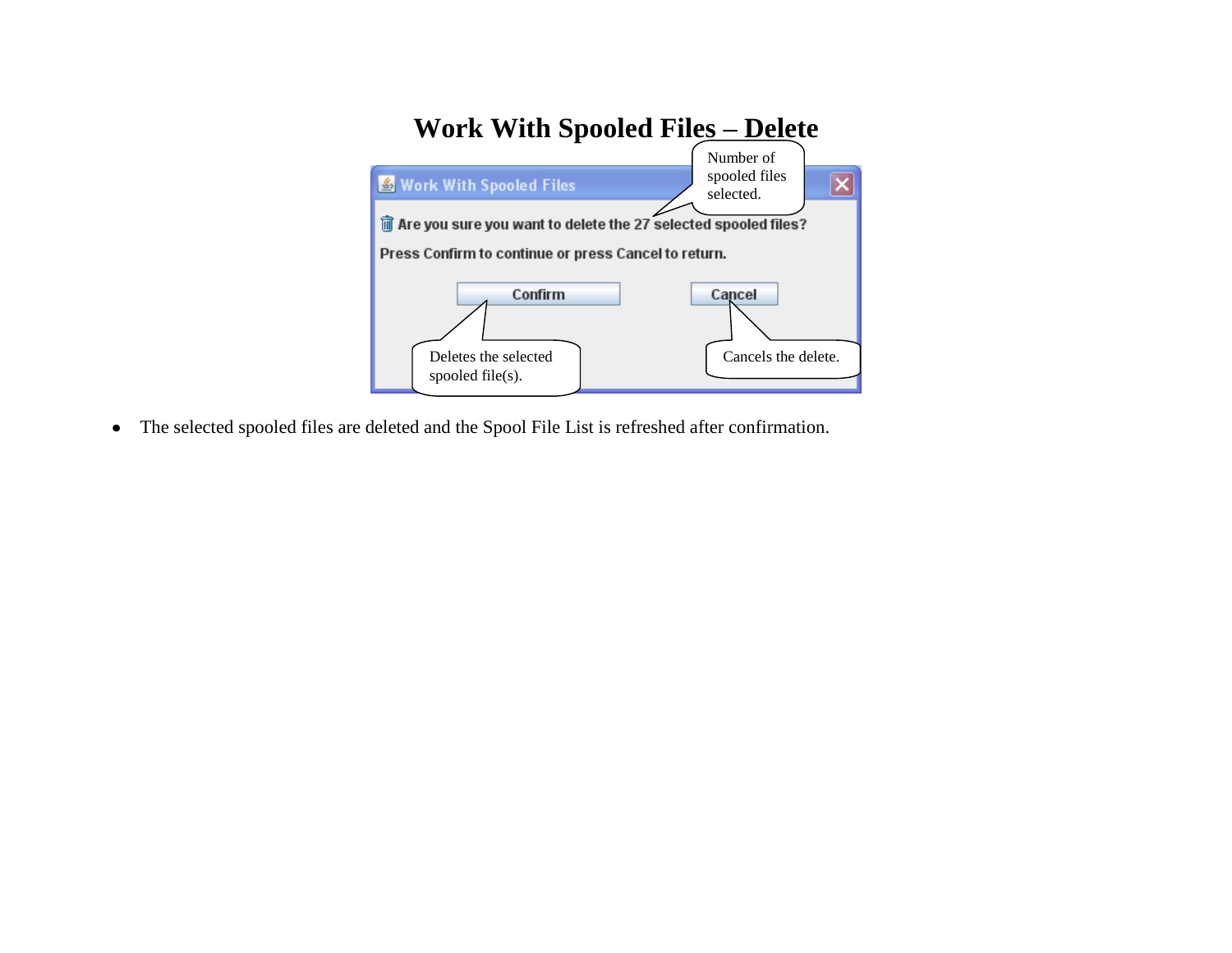## **Work With Spooled Files – Save As PDF (or Text)**



- The saved PDF(s) (or text files) are named as follows: JobName\_UserData\_Date\_JobNumber\_SpooledFileNumber. The Job and Spooled File numbers are *not* displayed in the list.
- Saved spooled files are colored green while in this session; viewing as a PDF, deleting or refreshing the Spooled File List resets the color.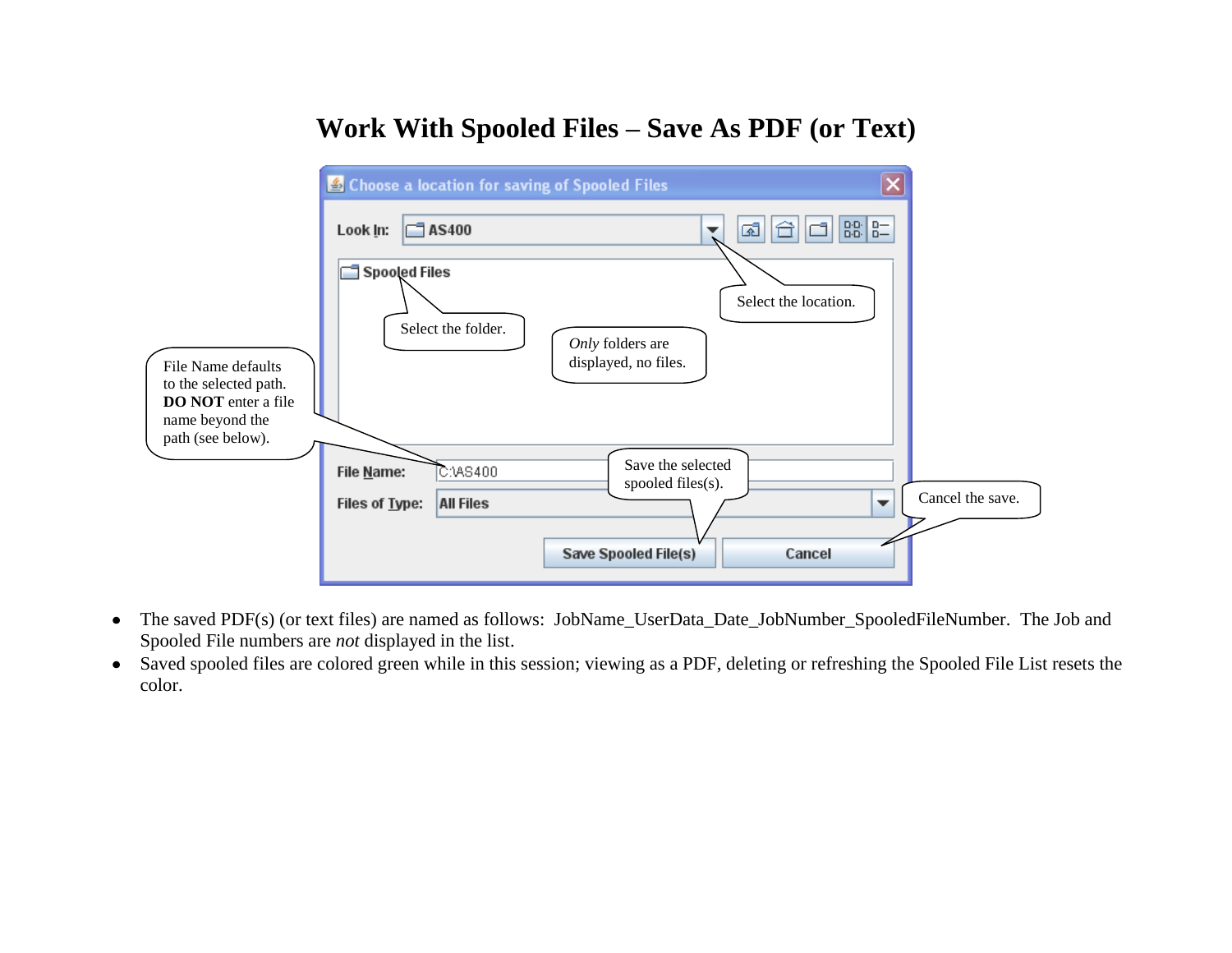## **Work With Spooled Files – Print Form Overlay**

|                                                       | Choose a folder for form overlay printing (temporary file).  |                                                |                      |
|-------------------------------------------------------|--------------------------------------------------------------|------------------------------------------------|----------------------|
|                                                       | $\Box$ AS400<br>Look In:                                     | 88 82<br>61<br>曾                               |                      |
|                                                       | <b>Save Spooled Files</b><br><b>Spooled Files</b>            |                                                |                      |
| File Name defaults<br>to the selected<br>path. DO NOT | Select the folder.                                           | Select the location.                           |                      |
| enter a file name<br>beyond the path<br>(see below).  |                                                              | Save the temporary                             |                      |
|                                                       | C:\AS400<br>File Name:<br>Files of Type:<br><b>All Files</b> | file for printing.<br>$\overline{\phantom{a}}$ | Cancel the printing. |
|                                                       |                                                              | Cancel<br>Save                                 |                      |

The default drive and folder can be selected; the saved file is automatically deleted after printing or after canceling the print.

|                            |   | <b>Printer Selection</b>                                                                  |                      |
|----------------------------|---|-------------------------------------------------------------------------------------------|----------------------|
|                            | i | Select printer for form overlay.<br>Make sure proper forms are loaded before pressing OK. |                      |
|                            |   | Win32 Printer: \\esc-ps\MGMT A                                                            | Cancel the printing. |
| Print the form<br>overlay. |   | OK<br>Cancel                                                                              |                      |

All authorized network printers are available for printing; make sure the proper form is loaded in the printer before pressing OK.